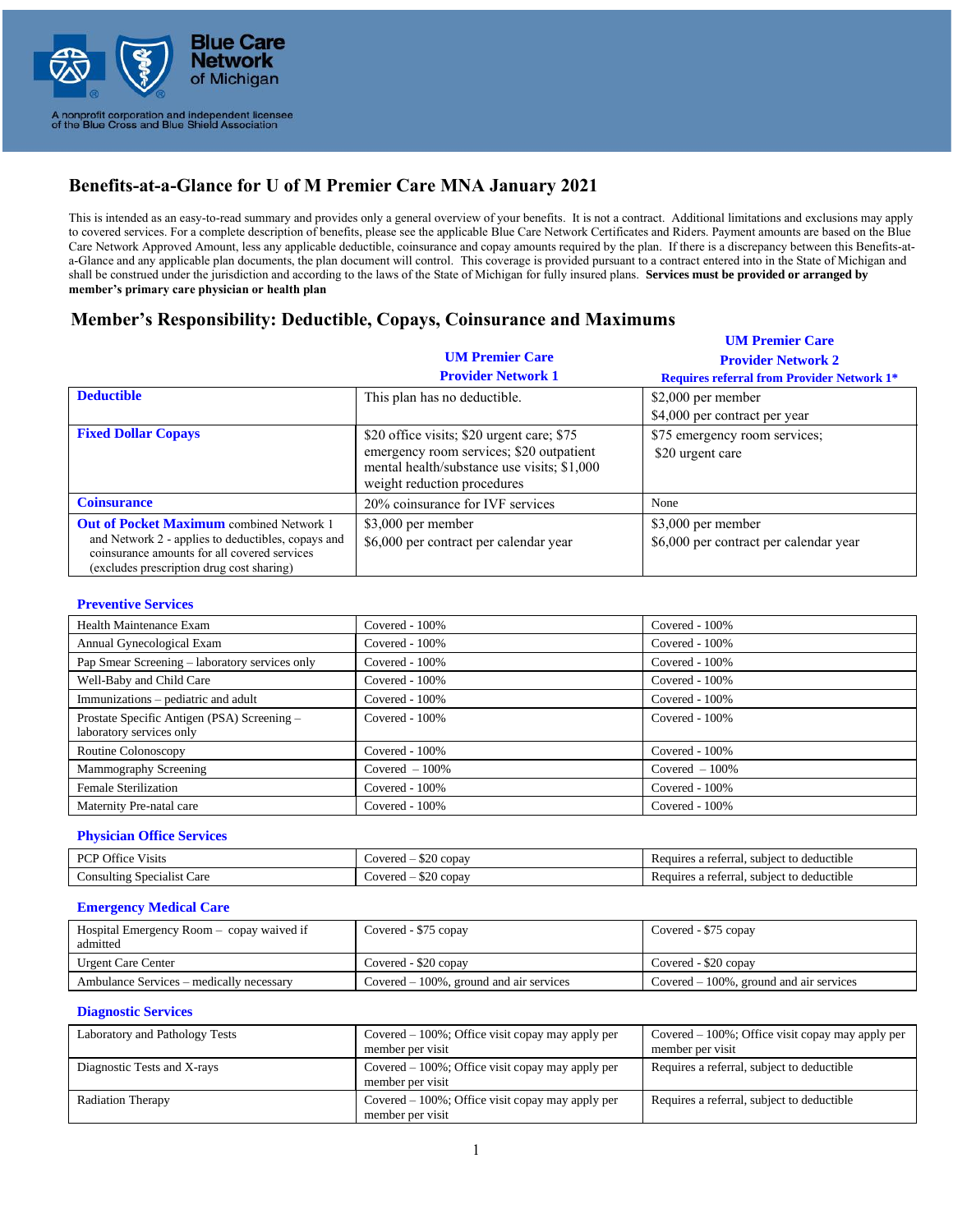|                                                                                                                                                                                                                                         |                                                                                                | <b>UM Premier Care</b>                                                                                                                  |
|-----------------------------------------------------------------------------------------------------------------------------------------------------------------------------------------------------------------------------------------|------------------------------------------------------------------------------------------------|-----------------------------------------------------------------------------------------------------------------------------------------|
|                                                                                                                                                                                                                                         | <b>UM Premier Care</b><br><b>Provider Network 1</b>                                            | <b>Provider Network 2</b>                                                                                                               |
| <b>Maternity Services Provided by a Physician</b><br>Pre-Natal and Post-Natal Care                                                                                                                                                      | $Covered - 100%$                                                                               | <b>Requires referral from Provider Network 1</b><br>Prenatal care is covered 100%.                                                      |
|                                                                                                                                                                                                                                         |                                                                                                | Postnatal care requires a referral, subject to<br>deductible                                                                            |
| Delivery and Nursery Care                                                                                                                                                                                                               | $Covered - 100\%$                                                                              | Requires a referral, subject to deductible                                                                                              |
| <b>Hospital Care</b>                                                                                                                                                                                                                    |                                                                                                |                                                                                                                                         |
| Inpatient Physician Care, General Nursing Care,<br>Hospital Services and Supplies                                                                                                                                                       | Covered $-100\%$ ; unlimited days                                                              | Requires a referral, subject to deductible                                                                                              |
| <b>Alternatives to Hospital Care</b>                                                                                                                                                                                                    |                                                                                                |                                                                                                                                         |
| <b>Skilled Nursing Care</b><br>Cumulative benefit of 120 days Network 1 & 2                                                                                                                                                             | Covered $-100\%$ ; up to 120 days per calendar year                                            | Requires a referral, subject to deductible                                                                                              |
| Hospice Care                                                                                                                                                                                                                            | $Covered - 100%$                                                                               | Requires a referral, subject to deductible                                                                                              |
| Home Health Care                                                                                                                                                                                                                        | $Covered - 100%$                                                                               | Requires a referral, subject to deductible                                                                                              |
| <b>Surgical Services</b>                                                                                                                                                                                                                |                                                                                                |                                                                                                                                         |
| Surgery - includes all related surgical services and<br>anesthesia                                                                                                                                                                      | $Covered - 100%$                                                                               | Requires a referral, subject to deductible                                                                                              |
| <b>Voluntary Sterilization</b>                                                                                                                                                                                                          | Covered - 100%; office visit copay may apply                                                   | Requires a referral, subject to deductible                                                                                              |
| Human Organ Transplants: Subject to medical<br>criteria & BCN prior authorization                                                                                                                                                       | Covered - 100%                                                                                 | Requires a referral, subject to deductible                                                                                              |
| <b>Behavioral Health Services</b>                                                                                                                                                                                                       |                                                                                                |                                                                                                                                         |
| Inpatient Mental Health Care and Substance Use<br>Disorder                                                                                                                                                                              | Mental Health Care: Covered - 100%                                                             | Mental Health Care: Requires a referral, subject<br>to deductible                                                                       |
| When prior authorized by BCN and provided in an<br>approved facility                                                                                                                                                                    | <b>Substance Use Disorder: Covered - 100%</b><br><b>Detoxification</b> Covered - 100%          | Substance Use Disorder: Requires a referral,<br>subject to deductible<br>Detoxification - Requires a referral, subject to<br>deductible |
| <b>Outpatient Mental Health Care</b>                                                                                                                                                                                                    | Covered - \$20 copay                                                                           | Requires a referral, subject to deductible                                                                                              |
| Outpatient Substance Use Disorder                                                                                                                                                                                                       | Covered - \$20 copay                                                                           | Requires a referral, subject to deductible                                                                                              |
| <b>Autism Spectrum Disorders, Diagnoses and Treatment</b>                                                                                                                                                                               |                                                                                                |                                                                                                                                         |
| Applied behavioral analyses (ABA) treatment                                                                                                                                                                                             | Covered - \$20 copay                                                                           | Requires a referral, subject to deductible<br>ABA is not covered outside of Michigan.                                                   |
| Outpatient physical therapy, speech therapy,<br>occupational therapy, nutritional counseling for<br>autism spectrum disorder through age 18.<br>Physical, speech and occupational therapy for autism<br>spectrum disorder is unlimited. | Covered - \$20 copay                                                                           | Requires a referral, subject to deductible                                                                                              |
| Other covered services, including mental health<br>services, for Autism Spectrum Disorder                                                                                                                                               | See your outpatient mental health benefit and medical office visit benefit                     |                                                                                                                                         |
| <b>Other Services</b>                                                                                                                                                                                                                   |                                                                                                |                                                                                                                                         |
| Allergy Testing and Therapy                                                                                                                                                                                                             | Covered $-$ \$20 office visit copay may apply per<br>member per visit; Injections covered 100% | Requires a referral, subject to deductible                                                                                              |
| Chiropractic Services                                                                                                                                                                                                                   | Not Covered                                                                                    | Not covered                                                                                                                             |
| Outpatient Physical, Speech and Occupational                                                                                                                                                                                            | Covered - \$20 copay per visit                                                                 | Requires a referral, subject to deductible                                                                                              |

| I |
|---|
|   |
|   |
|   |

Major diagnoses – limited to 60 visits per medical

Minor diagnoses – limited to 15 visits per medical

Covered in full; up to 36 sessions within an 18 week

Requires a referral, subject to deductible

episode per calendar year

period per medical episode

episode calendar year

Therapy

the Group

• Cumulative benefit of days Network 1 & 2 • Major and minor diagnosis as defined by

• Includes coverage for Gender affirming voice and communication speech therapy<br>Cardiac Rehabilitation